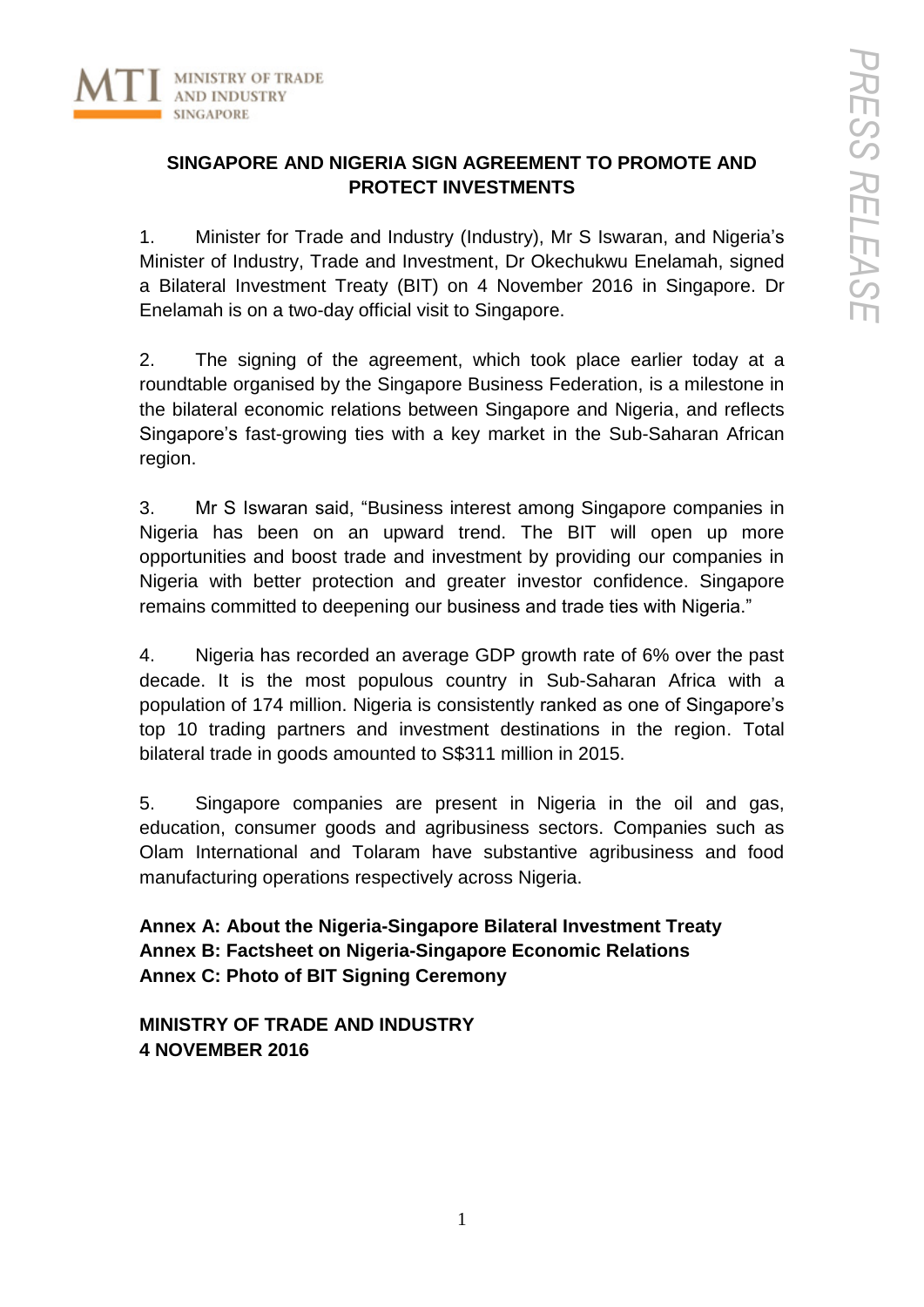

For media queries, please contact:

Janice Ong Senior Assistant Director, Corporate Communications Division Tel: +65 6332 8613 Email: [Janice\\_ONG@mti.gov.sg](mailto:Janice_ONG@mti.gov.sg)

# **Annex A**

## **About the Nigeria-Singapore Bilateral Investment Treaty**

The Nigeria-Singapore Bilateral Investment Treaty (BIT) is a legally-binding agreement between Nigeria and Singapore. It establishes rules on how Nigeria should treat investments from Singapore, and vice versa. With this treaty, Singapore companies operating in Nigeria will enjoy protection on their investments, on top of that already accorded under Nigeria's domestic laws.

Singapore investors and investments will be:

- Treated as favourably as any other foreign or local investments;
- Provided prompt, adequate and effective compensation in the event of nationalisation;
- Allowed cross border transfer of capital and returns; and
- Given the option to resolve investment disputes amicably through consultation. The agreement also provides Singapore investors the option to resolve the dispute through international arbitration.

Singapore has recently signed various bilateral agreements with Africa. Details of these agreements can be found here:

[https://www.mti.gov.sg/NewsRoom/Pages/Singapore-strengthens-economic](https://www.mti.gov.sg/NewsRoom/Pages/Singapore-strengthens-economic-ties-with-African-countries.aspx)[ties-with-African-countries.aspx](https://www.mti.gov.sg/NewsRoom/Pages/Singapore-strengthens-economic-ties-with-African-countries.aspx)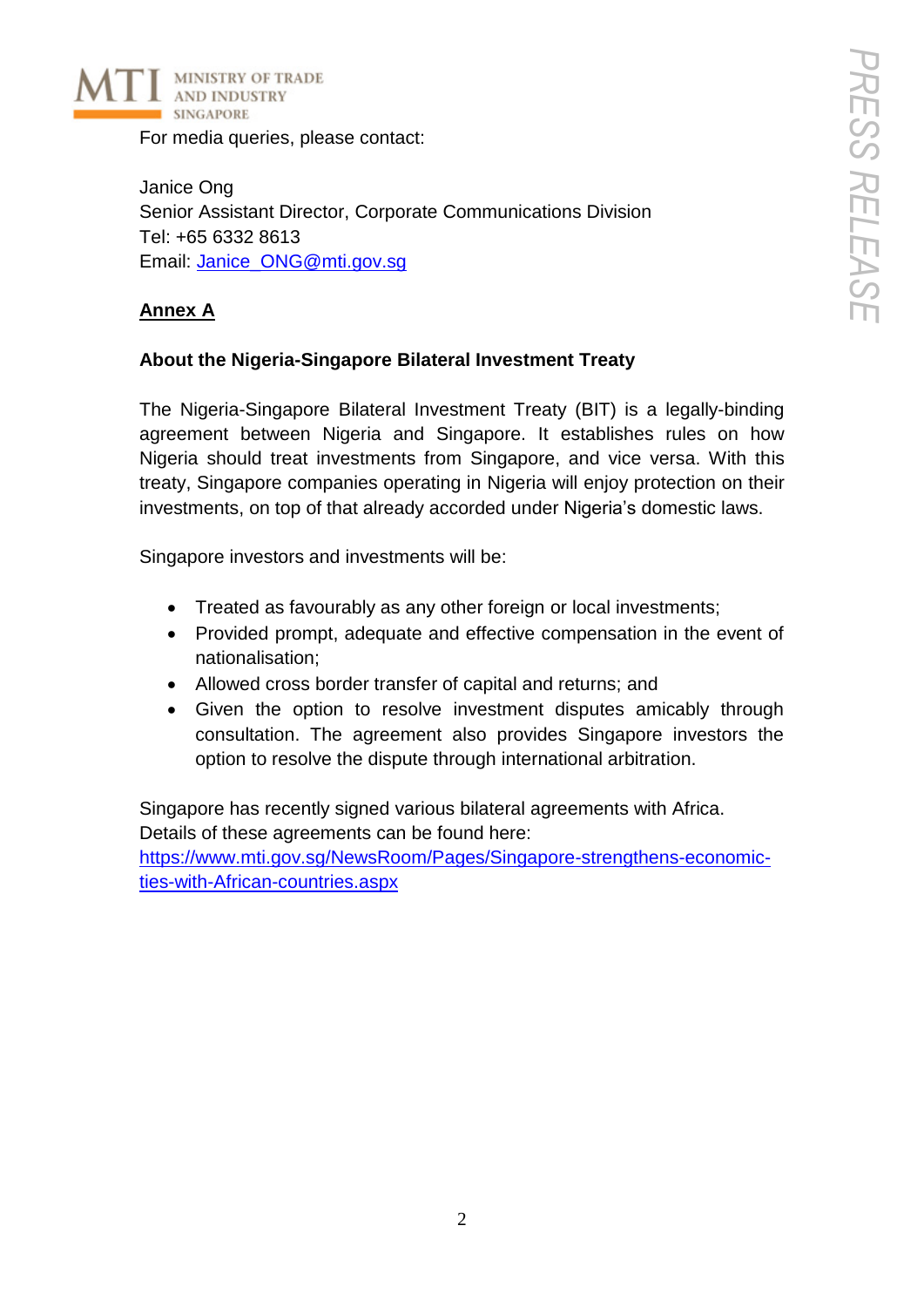

#### **Annex B**

## **Factsheet on Nigeria-Singapore Economic Relations**

#### **Trade in Goods**

1. Total bilateral trade in goods between Singapore and Nigeria in 2015 was S\$311 million. Singapore's imports from Nigeria amounted to S\$21 million while Singapore's exports to Nigeria amounted to S\$290 million.

### **Investment**

2. As of end-2014, Singapore's stock of Direct Investment Abroad in Nigeria was S\$2.3 billion. Singapore's stock of Foreign Direct Investment from Nigeria was S\$1 million.

### **Singapore Companies in Nigeria**

3. Singapore companies in Nigeria are present in the oil and gas, agribusiness, infrastructure, chemicals and education sectors. Notable companies include:

| <b>Sector</b>                      | <b>Company Interests</b>                                                                                                                                                                                                                                                                                                                                                                                             |
|------------------------------------|----------------------------------------------------------------------------------------------------------------------------------------------------------------------------------------------------------------------------------------------------------------------------------------------------------------------------------------------------------------------------------------------------------------------|
| Agribusiness                       | Olam International is an agri-business company in<br>the food processing industry with operations in 70<br>countries across the world. It is the world's largest<br>producer of dehydrated onions and supplier of<br>sesame seeds. In Nigeria, it has the largest<br>hatchery of its kind and a rice farming and<br>processing facility.                                                                             |
| Chemicals                          | Indorama is a global manufacturer of textiles and<br>polyesters. It is building a fertilizer plant in Nigeria,<br>which will be the single largest urea manufacturing<br>complex in the world.                                                                                                                                                                                                                       |
| Food, infrastructure,<br>chemicals | Tolaram has been in Nigeria since the 1970s and<br>they have businesses ranging from petro-<br>chemicals, food manufacturing, to free trade zone<br>and port development. They manufacture Indomie,<br>an instant noodles brand amongst other food<br>products. They are also developing a port in Lagos,<br>Nigeria. When completed, the port would handle 6<br>million TEUs and be the largest seaport in Nigeria. |
| Education                          | <b>ITE Education Services</b> has done several<br>consultancy projects in Nigeria. In 2011, they<br>provided consultancy services to establish a Model                                                                                                                                                                                                                                                               |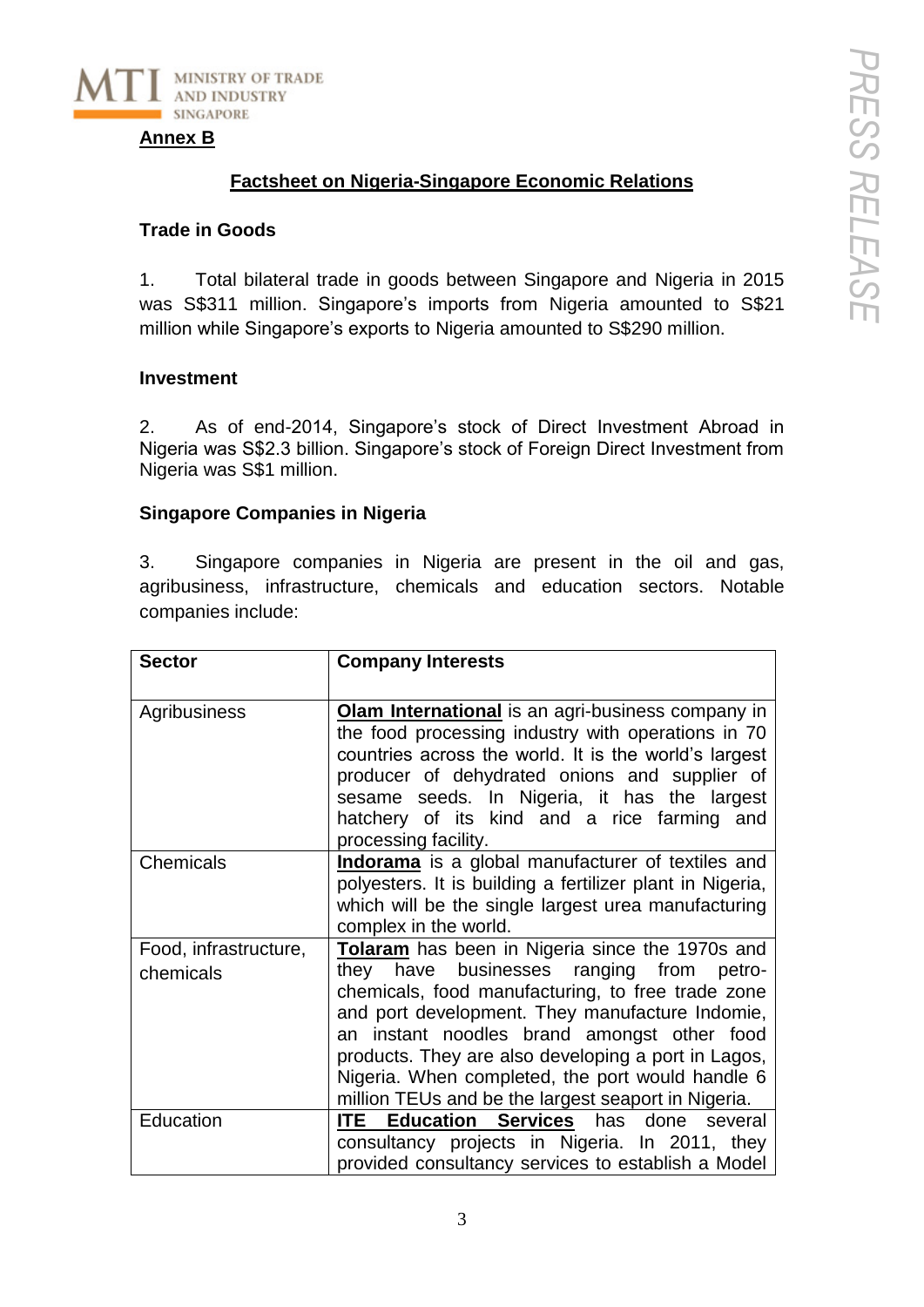

|                   | Skills Training Centre in Abuja which provides post-      |
|-------------------|-----------------------------------------------------------|
|                   | secondary technical training. In 2015, they               |
|                   | upgraded 3 skills acquisition centres in Nasarawa         |
|                   | State through a train-the-trainers programmes.            |
| Education         | Modern Montessori International is an early               |
|                   | childhood education provider with preschools              |
|                   | across the world. Apart from offering preschool           |
|                   | services and delivering program training, the             |
|                   | company also extends its franchising packages to          |
|                   | international business partners in many Asian             |
|                   | markets. It has set up a teacher training centre in       |
|                   | Nigeria and will open its first preschool in Lagos,       |
|                   | Nigeria in early 2017.                                    |
| Marine & Offshore | <b>Blue Capital Pte. Ltd., is an offshore oil and gas</b> |
|                   | company. In July, they signed a Memorandum of             |
|                   | Agreement with a Nigerian partner to deliver two          |
|                   | power barges, which could supply 250MW of                 |
|                   | electricity to Rivers State, Nigeria.                     |